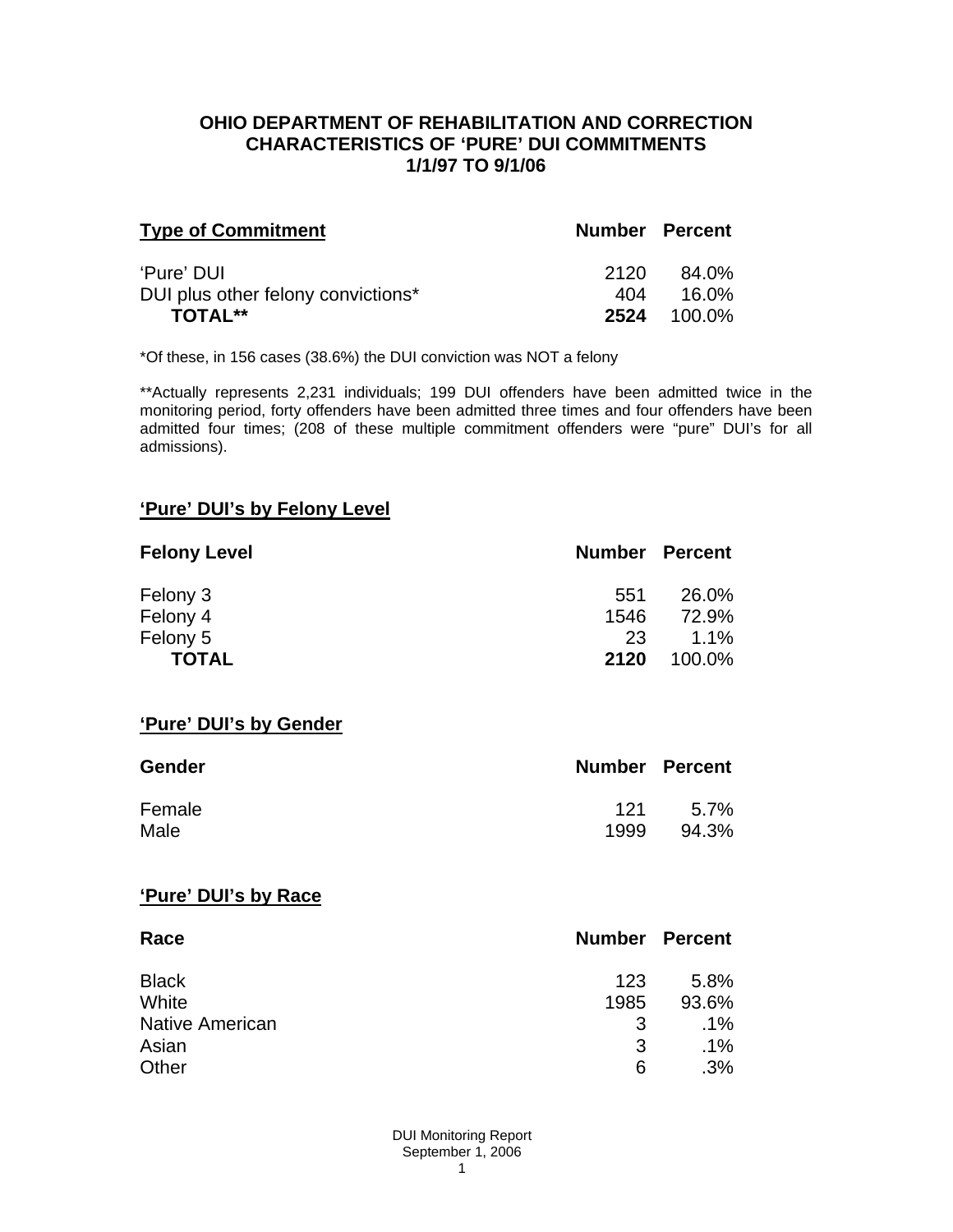# **'Pure' DUI's by Age at Commitment**

| <b>Age at Commitment</b> | <b>Number</b> | <b>Percent</b> |
|--------------------------|---------------|----------------|
| 25 and under             | 102           | 4.8%           |
| 26 to 30                 | 263           | 12.4%          |
| 31 to 35                 | 380           | 17.9%          |
| 36 to 40                 | 476           | 22.5%          |
| 41 to 45                 | 487           | 23.0%          |
| 46 to 50                 | 259           | 12.2%          |
| Over 50                  | 153           | 7.2%           |

| Range = $19$ to $77$ | Median = $39$ |
|----------------------|---------------|
| Mean $= 38.8$        | Mode $= 38$   |

# **'Pure' DUI'S by Security Classification**

| <b>Security Level</b>                | <b>Number Percent</b> |        |
|--------------------------------------|-----------------------|--------|
| Level 1-A                            | 172                   | 8.1%   |
| Level 1-B                            | 1558                  | 73.5%  |
| Level 2                              | 243                   | 11.5%  |
| Level 3*                             | 146                   | 6.9%   |
| Level 4-B                            |                       | $.0\%$ |
| *Includes inmates still in reception |                       |        |

# **'Pure' DUI's by County of Commitment**

| <b>County of Commitment</b> | <b>Number</b> | <b>Percent</b> |
|-----------------------------|---------------|----------------|
| Cuyahoga                    | 177           | 8.3%           |
| Summit                      | 152           | 7.2%           |
| <b>Stark</b>                | 144           | 6.8%           |
| Hamilton                    | 123           | 5.8%           |
| Franklin                    | 101           | 4.8%           |
| <b>Butler</b>               | 99            | 4.7%           |
| Lorain                      | 90            | 4.2%           |
| Clermont                    | 84            | 4.0%           |
| Lake                        | 67            | 3.2%           |
| Portage                     | 62            | 2.9%           |
| Warren                      | 58            | 2.7%           |
| <b>All Other Counties</b>   | 963           | 45.4%          |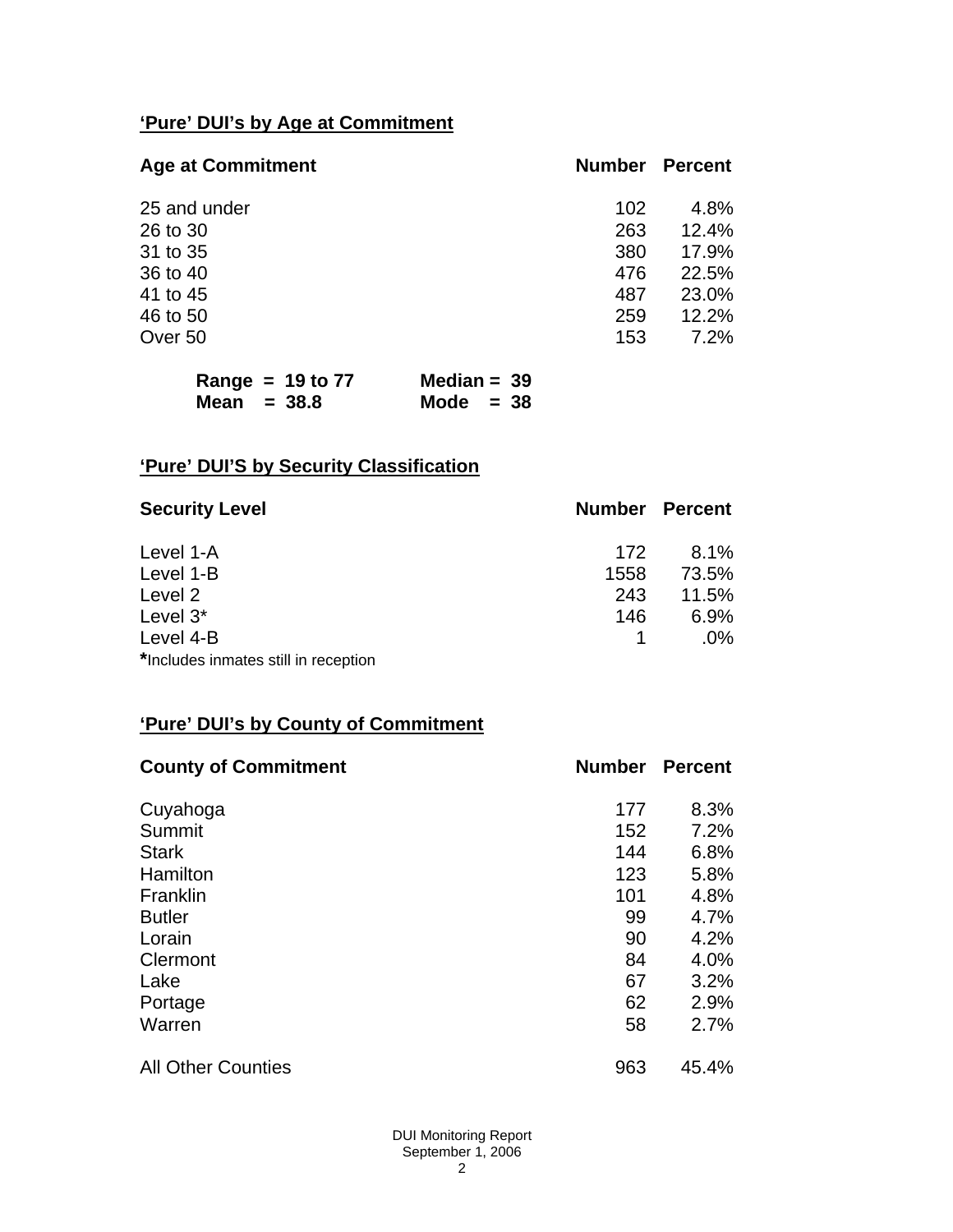# **'Pure' DUI's by Current Status**

| <b>Current Status</b>                  | <b>Number</b> | <b>Percent</b> |
|----------------------------------------|---------------|----------------|
| <b>Currently Incarcerated</b>          | 468           | 22.1%          |
| <b>Judicial Release</b>                | 319           | 15.0%          |
| <b>Released under PRC</b>              | 745           | 35.1%          |
| Released to Appeal Bond                | 5             | .2%            |
| <b>Furlough (Transitional Control)</b> | 74            | 3.5%           |
| <b>Vacated Sentence</b>                | 10            | .5%            |
| <b>Court Order</b>                     | 10            | .5%            |
| Death of Inmate                        | 14            | $.7\%$         |
| Released at Expiration of Prison Term* | 475           | 22.4%          |

\*Released without post-release control; of the 724 releases since January 2004, 388 were expiration of prison term (53.6%), compared with 148 inmates released onto PRC (which included 109 males who successfully completed the DUI IPP sentence reduction program, seven females who successfully completed the Camp Meridian IPP program and two females who completed the ORW education intensive program).

# **'Pure' DUI's by Length of Sentence (in months)**

| <b>Length of Sentence</b>           | <b>Number Percent</b> |                 |
|-------------------------------------|-----------------------|-----------------|
| Two Months (mandatory sentence)     | 46                    | $2.2\%$         |
| Three to Six Months                 | 264                   | 12.5%           |
| Seven to Eleven Months              | 202                   | 9.5%            |
| <b>Twelve Months</b>                | 556                   | 26.2%           |
| Thirteen to Seventeen Months        | 193                   | 9.1%            |
| <b>Eighteen Months</b>              | 167                   | 7.9%            |
| Nineteen to Twenty-four Months      | 310                   | 14.6%           |
| <b>Twenty-five to Thirty Months</b> | 149                   | 7.0%            |
| Thirty-one to Thirty-five Months    | 0                     |                 |
| Thirty-six to Forty-seven Months    | 134                   | 6.3%            |
| Forty-eight to Fifty-nine Months    | 72                    | 3.4%            |
| <b>Sixty Months or more</b>         | 27                    | 1.3%            |
| Mode $= 12$ months                  |                       |                 |
| Median<br>$= 12$ months<br>Mean     |                       | $= 18.1$ months |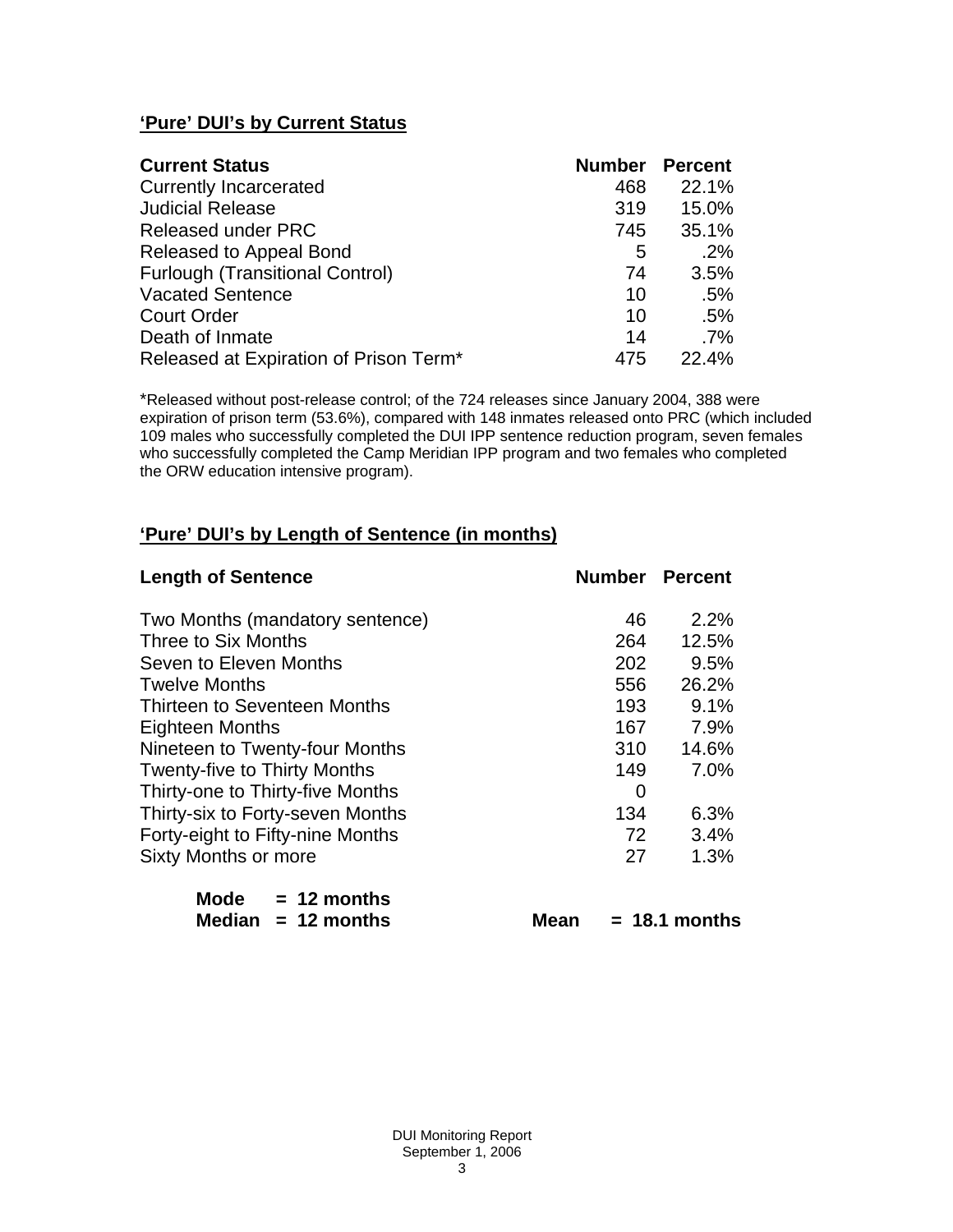# **'Pure' DUI's by Number of Prior Incarcerations**

| <b>Number of Prior Incarcerations</b> | <b>Number Percent</b> |       |
|---------------------------------------|-----------------------|-------|
| None                                  | 1254                  | 59.2% |
| One                                   | 491                   | 23.2% |
| Two                                   | 225                   | 10.6% |
| Three or more                         | 150 -                 | 7.1%  |

#### **'Pure' DUI's Currently Incarcerated by Parent Institution\* (9/1/06)**

| <b>Institution</b>                                    | <b>Number</b>  | <b>Percent</b> | # in<br>Camp |
|-------------------------------------------------------|----------------|----------------|--------------|
| <b>Allen Correctional Institution</b>                 | 10             | 2.1%           |              |
| <b>Belmont Correctional Institution</b>               | 20             | 4.3%           | 8            |
| <b>Chillicothe Correctional Institution</b>           | 14             | 3.0%           |              |
| <b>Corrections Reception Center</b>                   | 33             | 7.0%           |              |
| Dayton Correctional Institution                       | $\overline{4}$ | .9%            |              |
| <b>Franklin Pre-Release Center</b>                    | 3              | .6%            |              |
| <b>Grafton Correctional Institution</b>               | 9              | 1.9%           |              |
| <b>Hocking Correctional Institution</b>               | 8              | 1.7%           |              |
| <b>Lake Erie Correctional Institution</b>             | 12             | 2.6%           |              |
| <b>Lebanon Correctional Institution</b>               | $\overline{2}$ | .4%            |              |
| <b>London Correctional Institution</b>                | 30             | 6.4%           | 8            |
| <b>Lorain Correctional Institution</b>                | 23             | 4.9%           |              |
| <b>Madison Correctional Institution</b>               | 6              | 1.3%           |              |
| <b>Mansfield Correctional Institution</b>             | 9              | 1.9%           |              |
| <b>Marion Correctional Institution</b>                | $\overline{4}$ | .9%            |              |
| <b>Noble Correctional Institution</b>                 | 24             | 5.1%           |              |
| <b>North Central Correctional Institution</b>         | 8              | 1.7%           |              |
| <b>North Coast Correctional Treatment Facility</b>    | 144            | 30.7%          | $18**$       |
| Northeast Pre-Release Center                          | 5              | 1.1%           |              |
| <b>Oakwood Correctional Facility</b>                  | $\overline{2}$ | .4%            |              |
| Ohio Reformatory for Women                            | 17             | 3.6%           |              |
| <b>Ohio State Penitentiary</b>                        | 3              | .6%            | 3            |
| <b>Pickaway Correctional Institution</b>              | 60             | 12.8%          |              |
| <b>Richland Correctional Institution</b>              | 6              | 1.3%           |              |
| <b>Ross Correctional Institution</b>                  | 5              | 1.1%           | 4            |
| Southeastern Correctional Institution                 | $\overline{2}$ | .4%            |              |
| <b>Southern Ohio Correctional Facility</b>            | $\mathbf{1}$   | .2%            |              |
| <b>Toledo Correctional Institution</b>                | 1              | .2%            |              |
| <b>Trumbull Correctional Institution</b><br>$N = 468$ | 3              | .6%            | $3***$       |
| *Includes inmates out to court                        |                |                |              |

\*\*In DUI IPP program at NCCTF

\*\*\*Female inmates in TCI camp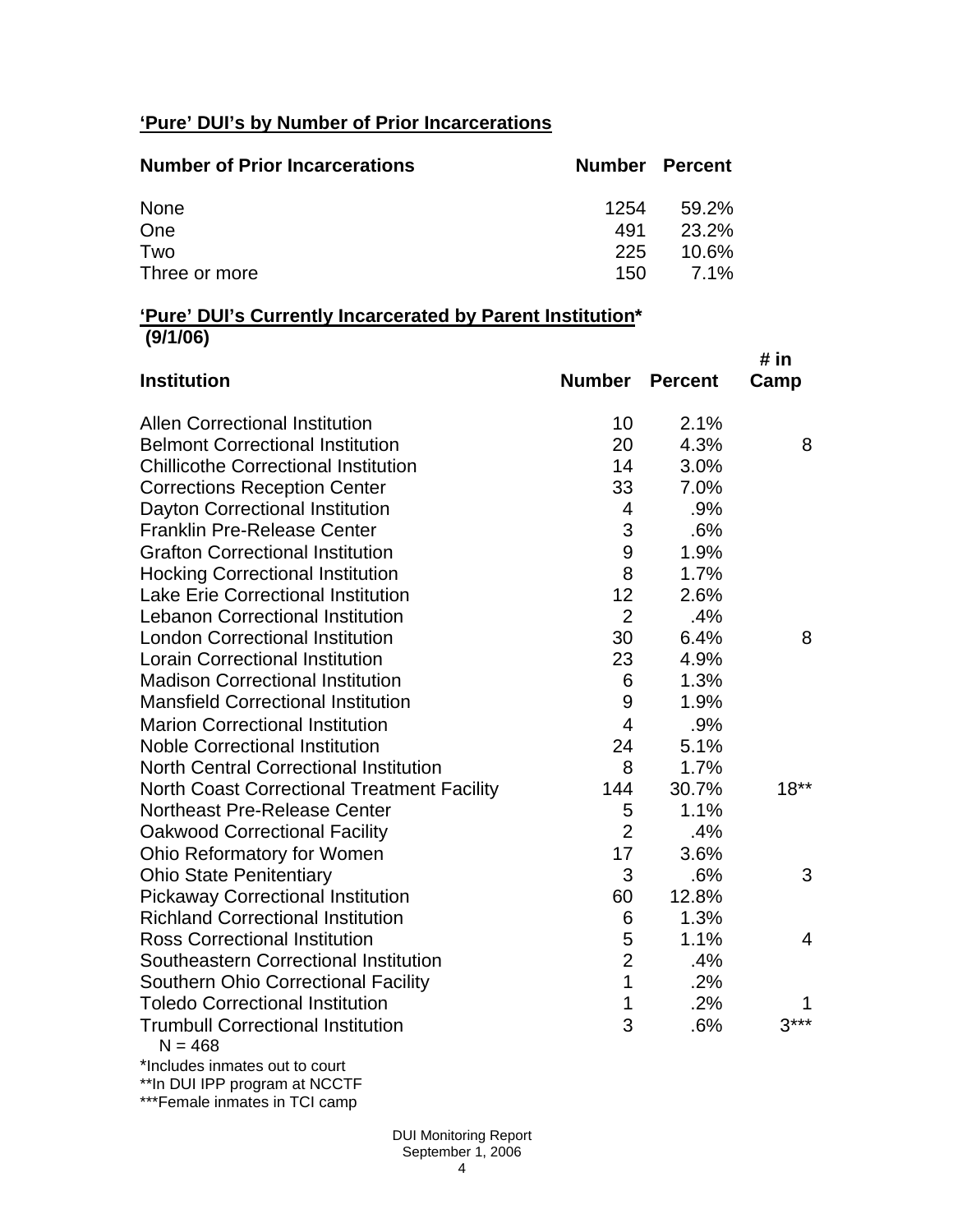### **'PURE' DUI OFFENDERS COMPARISON OF SELECTED RELEASE TYPES DEMOGRAPHICS AND TIME SERVED/TIME SAVED VARIABLES 9/1/06**

|                                                                                | <b>Release Types</b>        |                       |                                             |                                       |                      |                   |                                                     |                                                    |
|--------------------------------------------------------------------------------|-----------------------------|-----------------------|---------------------------------------------|---------------------------------------|----------------------|-------------------|-----------------------------------------------------|----------------------------------------------------|
| <b>Variables</b>                                                               | Post-<br>Release<br>Control |                       | IPP with<br>Post-<br>Release<br>Control**** |                                       | Judicial<br>Release  |                   | Expiration<br>of Sentence<br>with No<br>Supervision |                                                    |
|                                                                                | N                           | $\%$ *                | N                                           | $\%$ *                                | N                    | $\frac{9}{6}$ *   | N                                                   | $\frac{9}{6}$                                      |
| <b>TOTAL</b>                                                                   | 433                         |                       | 300                                         |                                       | 319                  |                   | 475                                                 |                                                    |
| Race:<br>White<br>African-American<br><b>Native American</b><br>Asian<br>Other | 411<br>20<br>$\overline{2}$ | 94.9<br>4.6<br>$.5\,$ | 284<br>13<br>1<br>$\overline{2}$            | 94.7<br>4.3<br>$\cdot$ 3<br>$\cdot$ 7 | 298<br>20<br>1       | 93.4<br>6.3<br>.3 | 440<br>31<br>$\mathbf{1}$<br>1<br>$\overline{2}$    | 92.6<br>6.5<br>$\cdot$ .2<br>$\overline{.2}$<br>.4 |
| Gender:<br>Male<br>Female                                                      | 416<br>17                   | 96.1<br>3.9           | 300                                         | 100.0                                 | 287<br>32            | 90.0<br>10.0      | 445<br>30                                           | 93.7<br>6.3                                        |
| Age:<br>Mean<br>Median<br>Mode                                                 | 37.6<br>37.0<br>36.0***     |                       | 38.4<br>39.0<br>42.0                        |                                       | 37.7<br>37.0<br>38.0 |                   | 38.9<br>39.0<br>44.0                                |                                                    |
| <b>Commitment County:</b><br>Major Urban**<br><b>All Others</b>                | 193<br>240                  | 44.6<br>55.4          | 94<br>206                                   | 31.3<br>68.7                          | 102<br>215           | 33.0<br>67.0      | 171<br>304                                          | 36.0<br>64.0                                       |

\*Column totals = 100%

\*\*Cuyahoga, Franklin, Hamilton, Lucas, Montgomery, Stark and Summit

\*\*\*Multiple modes; lowest value is shown

\*\*\*\* Males completing the DUI IPP at NCCTF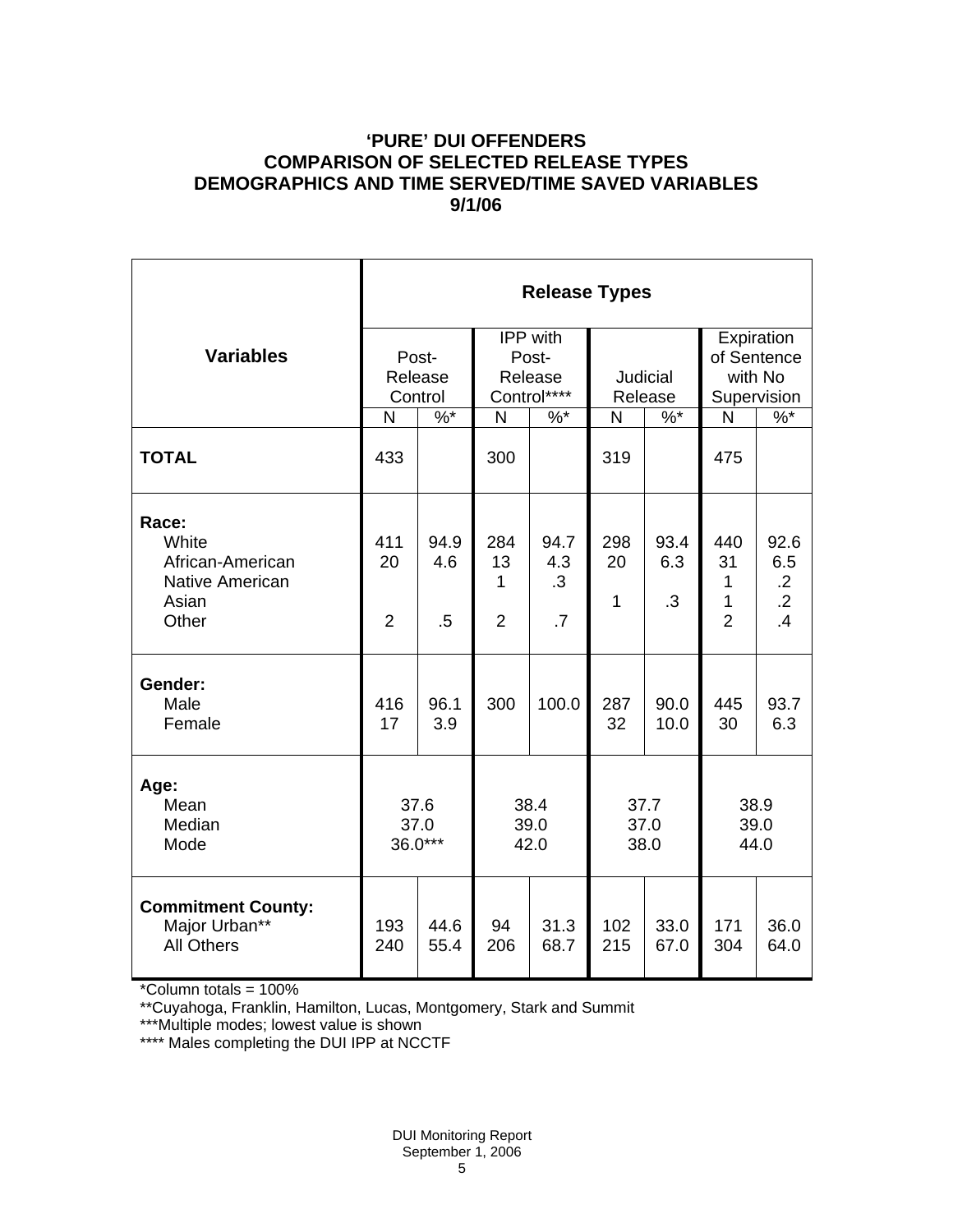|                                                                                       | <b>Release Types</b>   |                              |                      |                            |                       |                            |                        |                             |  |
|---------------------------------------------------------------------------------------|------------------------|------------------------------|----------------------|----------------------------|-----------------------|----------------------------|------------------------|-----------------------------|--|
|                                                                                       |                        |                              | IPP with             |                            |                       |                            |                        | Expiration of               |  |
| <b>Variables</b>                                                                      | Post-                  |                              | Post-                |                            |                       |                            |                        | Sentence                    |  |
|                                                                                       |                        | Release                      |                      | Release                    |                       | Judicial                   |                        | (with No                    |  |
|                                                                                       |                        | Control                      |                      | Control                    |                       | Release                    |                        | Supervision)                |  |
|                                                                                       | N                      | $%$ *                        | N                    | $%$ *                      | N                     | $%^*$                      | N                      | $\%$                        |  |
| <b>Sentence Length</b><br>(Months):                                                   |                        |                              |                      |                            |                       |                            |                        |                             |  |
| Mean                                                                                  | 11.5                   |                              |                      | 19.2                       |                       | 19.1                       |                        | 13.9                        |  |
| Median                                                                                | 12.0                   |                              | 17.0                 |                            | 17.0                  |                            | 12.0                   |                             |  |
| Mode                                                                                  | 12.0                   |                              | 12.0                 |                            | 12.0                  |                            | 12.0                   |                             |  |
| <b>Number of Priors:</b><br>None<br>One<br>Two<br>Three or More                       | 235<br>105<br>45<br>48 | 54.2<br>24.3<br>10.4<br>11.1 | 196<br>73<br>22<br>9 | 65.2<br>24.3<br>7.3<br>3.0 | 217<br>51<br>31<br>20 | 67.9<br>16.0<br>9.7<br>6.3 | 280<br>113<br>48<br>34 | 58.9<br>23.8<br>10.1<br>7.2 |  |
| <b>Time Served (Months):</b>                                                          |                        |                              |                      |                            |                       |                            |                        |                             |  |
| Mean                                                                                  | 9.0                    |                              | 6.6                  |                            | 5.4                   |                            | 10.8                   |                             |  |
| Median<br>Mode                                                                        | 7.8<br>$4.6**$         |                              | 5.4<br>5.7           |                            | 3.6<br>2.2            |                            | 8.5<br>5.3             |                             |  |
|                                                                                       |                        |                              |                      |                            |                       |                            |                        |                             |  |
| <b>Time Saved Through</b><br><b>Early Release (Months):</b><br>Mean<br>Median<br>Mode | N/A                    |                              | 11.4<br>7.5<br>7.5   |                            | 13.2<br>11.2<br>9.2   |                            | N/A                    |                             |  |

\*Column totals = 100%

\*\*Multiple modes; lowest value is shown